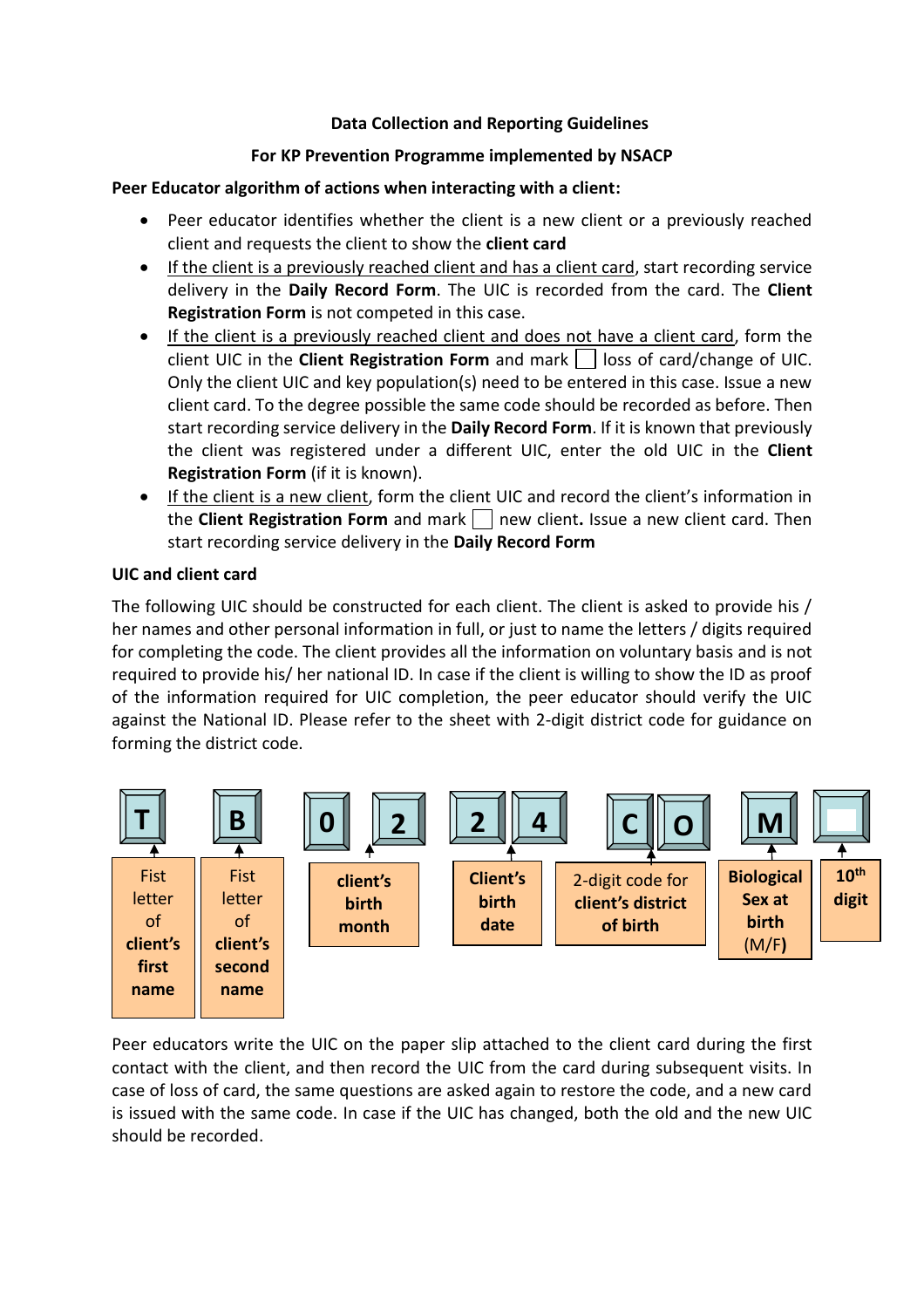A 10<sup>th</sup> digit is added in case of duplicate UIC given to more than one peer (serial number for each UIC)

# **1. Client Registration Form**

Client Registration Form is completed for all new clients and clients who lost their cards / whose UICs were updated. It is completed manually during interaction with the client. The client provides all the information on voluntary basis and is not required to provide his/ her national ID. In case if the client is willing to show the ID as proof of the information required for UIC completion, the peer educator should verify the UIC against the National ID.

The field "old UIC" is used when a previously reached client needs to be recorded under a new UIC.

In the rare case that two project clients have the same UIC, once this has been established a client registration form should be issued with a new UIC with an additional 10<sup>th</sup> digit (number 1 or 2) for each of the two clients. The old UIC should be stated under the new code.

Fields: "UIC", "1. Core information – primary KP" and "4. Other information – year of birth and transgender Y/N" are mandatory (secondary KP, client contact details, and marital status are optional), "2. Health information" and "3. Risky behavioural practices" are optional, and are completed if / when the client is willing to share this information.

Primary KP is determined based on the KP that the programme targets. Secondary KP is completed if the client is also a member of another KP.

In the end of the form the Peer Educator signs it, followed by the MA / Field Supervisor signature. The data from Client Registration Form are transferred into the PMIS database at least monthly.

Completed Client Registration Forms are kept in the STD clinic in a chronological order and should be made available for ad hoc data verification.

## **2. Clinic Escort / Referral - HIV and STI testing**

In case of escort or referral for HIV / STI screening, the Peer Educator completes the escort/referral form. The PE completes the first part, and enters the UIC on the other part as well. The same referral number is stated in the upper corner of both parts of the form (serial number). In the clinic to which the client is referred, the doctor completes the rest of the form, entering all services that were provided and their results. Different rows of the form can be completed on different dates (e.g. HIV test and HIV test result). After completion, the bottom part of the form is cut off and transferred to the Prevention MIS data entry person in the end of each months. The upper part of the referral form is kept by the doctor as proof that the escort / referral happened.

## **3. Daily Record Form for PE**

Daily Record Form is completed by Peer Educator while interacting with the client. One Daily Record Form is completed per one PE, one day of service delivery. For all new clients or clients who have lost their client cards information on service delivery is entered into the Daily Record Form only after completing the Client Registration Form.

Enter the name of the STD clinic, date of service delivery, the project (GF, state funding, etc.) and name of Peer Educator. In the table, for each client reached with services / consultations, enter the UIC (same as in the Client Registration Form) and mark services /consultations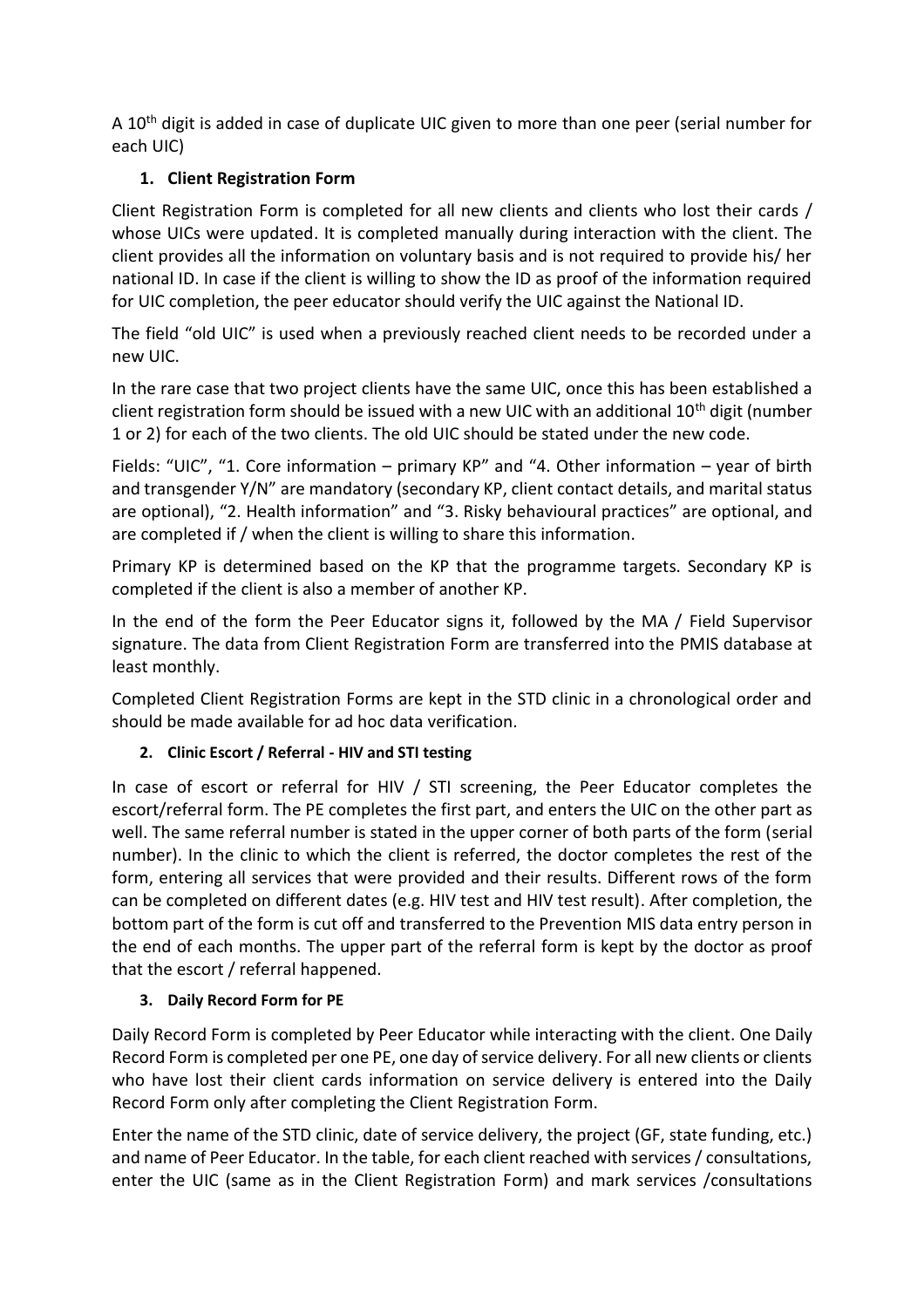delivered and referrals provided. Enter Y/N based on whether each specific item was provided or not, for condoms and lubricant distribution state how many were given out. For HIV-testing one of the following modalities should be selected: rapid HIV test, blood sample collected for HIV test at STD clinic or Escort /referral for HIV / STI screening to STD clinic. Do not leave any cells blank – put "N" if a specific service was not required/provided.

If Escort /referral for HIV / STI testing columns are marked in the Daily Record Form, a corresponding Clinic Escort / Referral form should be completed and given out to the client / brought to the clinic during the escort.

The peer educator signs the Daily Record Form in the end, followed by the MA / Field Supervisor signature. The data from Daily Record Forms are transferred into the database at least monthly.

Completed Daily Record Forms are kept in the STD clinic in a chronological order and should be made available for ad hoc data verification.

A separate Daily Record Format is available for case finding model of service delivery. Complete all columns as in the outreach daily record form. In the HIV test result section state positive / negative / undetermined test result.

### **4. Outreach Rapid HIV Test Result Form**

Outreach Rapid HIV Test Results form is completed by clinic staff member who carries out the rapid test. Only the UIC of the client, the test result and whether the client was referred / escorted for HIV testing at the STD clinic are entered for each HIV rapid test conducted. In the end of the month all rapid test result forms are provided to PMIS data entry person for data entry into the system.

### **5. Condom / Lubricant Stock Management Form**

Management Assistant enters the information on the number of condoms / lubricants received and given out to the Peer Educators for every instance of condom / lubricant receiving / issuing. The form is completed for one month. The balance at the start of the period is the end of period balance for the previous month. The end of period balance is calculated for each row. The form is signed by the MA in the end of the month.

### **6. KP Prevention Reporting Format**

The table with indicators, targets and results is completed for each key population with which the STD clinic is working. The table is completed separately for each KP. The aggregation for each indicator is done based on the UIC, i.e. each person is counted once regardless of the number of contacts / tests / services he/she had/received (to the extent possible).

1. Number of KP (MSM / PWID / SW / BB / TG/prisoners) reached with HIV prevention programs - defined package of services. The package of services includes: 1) IEC/BCC; 2) condom promotion and distribution; and 3) information on and/or referral to HIV testing/STI diagnosis and treatment. This indicator is calculated based on client registration forms. It should be